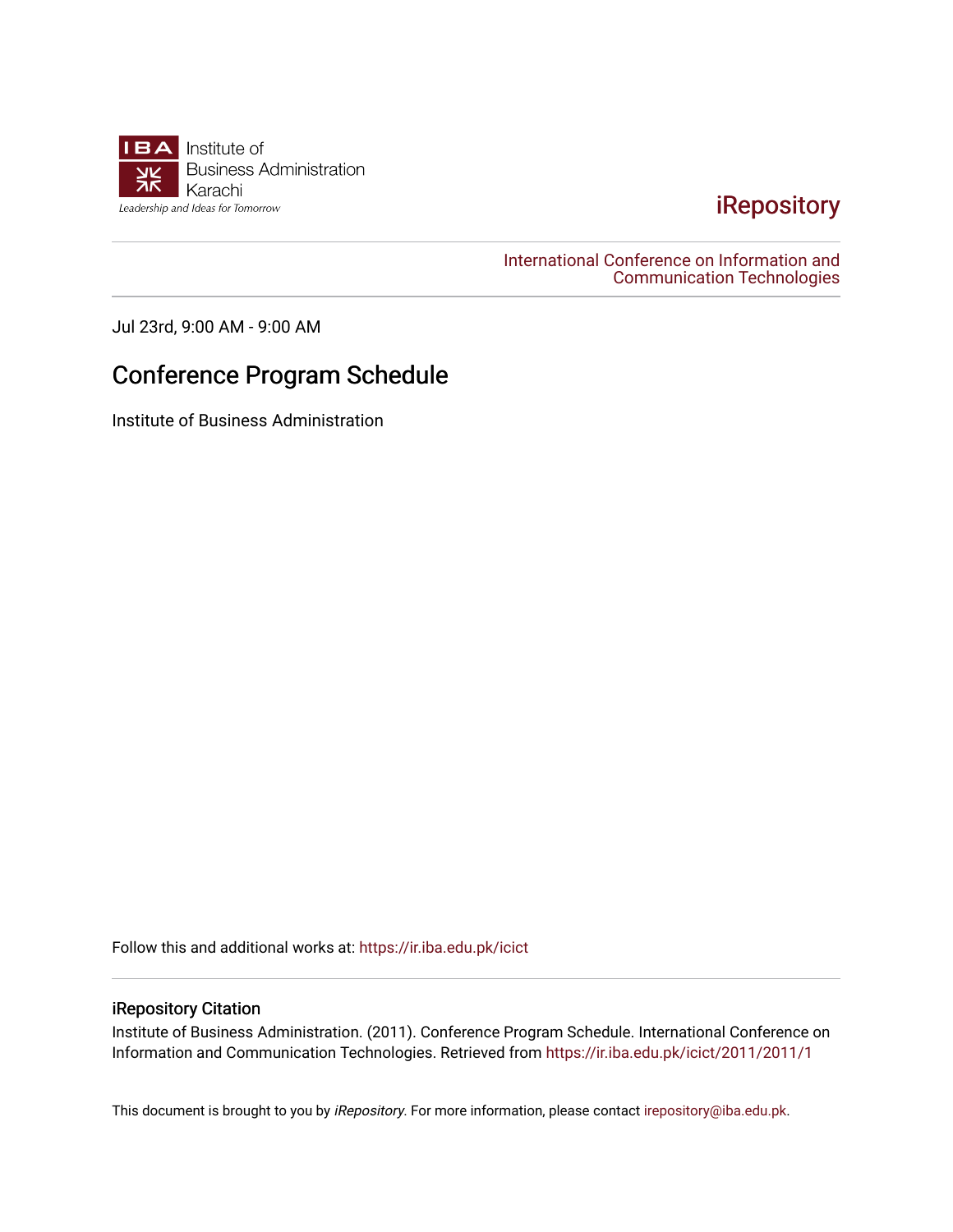| <b>All Timings in PST</b>                                     |                                                                                                                                     | 2011 International Conference on Information and Communication Technologies                             |                   |  |  |             |                     |                                                                                         |                   |
|---------------------------------------------------------------|-------------------------------------------------------------------------------------------------------------------------------------|---------------------------------------------------------------------------------------------------------|-------------------|--|--|-------------|---------------------|-----------------------------------------------------------------------------------------|-------------------|
|                                                               |                                                                                                                                     | July 23-24 2011                                                                                         |                   |  |  |             |                     |                                                                                         |                   |
| IBA Main Campus, Karachi, Pakistan<br>Saturday July 23rd 2011 |                                                                                                                                     |                                                                                                         |                   |  |  |             |                     |                                                                                         |                   |
|                                                               |                                                                                                                                     |                                                                                                         |                   |  |  | <b>Time</b> | <b>Session</b>      | <b>Speaker</b>                                                                          | Hall              |
|                                                               |                                                                                                                                     |                                                                                                         |                   |  |  | 0900-1100   | <b>Inauguration</b> | Session Chair: Honorable Professor Dr. Atta-ur-Rahman TI, SI, HI, Patron-In-Chief ICCBS | <b>Auditorium</b> |
| 0900-0930                                                     | Arrival of Delegates and Guests                                                                                                     | Received by Reception Committee                                                                         |                   |  |  |             |                     |                                                                                         |                   |
| 0930-0935                                                     | Arrival of Chief Guest (Honourable Professor<br>Dr. Atta-ur-Rahman)                                                                 | Received by Dean & Director, IBA                                                                        |                   |  |  |             |                     |                                                                                         |                   |
| 0935-0940                                                     | Tilawat                                                                                                                             |                                                                                                         |                   |  |  |             |                     |                                                                                         |                   |
| 0940-0950                                                     | Welcoming Remarks by Dean & Director IBA                                                                                            |                                                                                                         |                   |  |  |             |                     |                                                                                         |                   |
| 0950-1000                                                     | Introduction of Panelist to the Chief Guest                                                                                         | Multimedia Presentation                                                                                 |                   |  |  |             |                     |                                                                                         |                   |
| 1000-1020                                                     | Inaugural Address by the Chief Guest<br>Presentation of Conference plaques to                                                       |                                                                                                         |                   |  |  |             |                     |                                                                                         |                   |
| 1020-1040                                                     | representatives of conference sponsors<br>Presentation of Conference Memorabilia to the                                             |                                                                                                         |                   |  |  |             |                     |                                                                                         |                   |
| 1040-1050                                                     | <b>Chief Guest</b>                                                                                                                  |                                                                                                         |                   |  |  |             |                     |                                                                                         |                   |
| 1050-1125                                                     | <b>Refreshments</b>                                                                                                                 |                                                                                                         |                   |  |  |             |                     |                                                                                         |                   |
| 1130                                                          | <b>Chief Guest Departs</b><br><b>Keynote Session - I</b>                                                                            |                                                                                                         |                   |  |  |             |                     |                                                                                         |                   |
| 1130-1330                                                     | Session Chair: Dr.Asim Ur Rehman, Dirctor, NU-FAST, Karachi                                                                         |                                                                                                         | <b>Auditorium</b> |  |  |             |                     |                                                                                         |                   |
| 1130-1200<br>1200-1230                                        | <b>ICT Industry Trends</b><br>Ethics of using AI technology in military                                                             | Dr.Sayeed Ghani, IBA<br>Dr.Abdul Ahad Siddiqui, Taibah University, KSA                                  |                   |  |  |             |                     |                                                                                         |                   |
| 1230-1300                                                     | Early warning system to detect terrorist threats                                                                                    | Dr.Nasrullah Memon, University of Southern Denmark                                                      |                   |  |  |             |                     |                                                                                         |                   |
|                                                               | Fairness Assurance for asymetric applications                                                                                       |                                                                                                         |                   |  |  |             |                     |                                                                                         |                   |
|                                                               | with network scheduling: A study with peer to<br>peer enterprise data backup over a REN Cloud                                       | Dr.Javed I. Khan, University of Kent, Ohio, USA                                                         |                   |  |  |             |                     |                                                                                         |                   |
| 1300-1330                                                     |                                                                                                                                     |                                                                                                         |                   |  |  |             |                     |                                                                                         |                   |
| 1330-1415                                                     | <b>Lunch and Prayers</b><br>Networks - I                                                                                            |                                                                                                         |                   |  |  |             |                     |                                                                                         |                   |
| 1415-1615                                                     | <b>Session Chair: Dr. Sayeed Ghani</b>                                                                                              |                                                                                                         | C <sub>4</sub>    |  |  |             |                     |                                                                                         |                   |
| 1415-1435                                                     | An Optimal Mutual Authentication Scheme in<br><b>GSM Networks</b>                                                                   | Abdul Haleem                                                                                            |                   |  |  |             |                     |                                                                                         |                   |
| 1435-1455                                                     | Pre-Coordination mechanism for self<br>configuration of Neighborhood cells in Mobile<br>Wi-Max                                      | Abdul Qadeer                                                                                            |                   |  |  |             |                     |                                                                                         |                   |
| 1455-1515                                                     | Interference mitigation in 4G system using<br>Smart Antenna                                                                         | Asad Ali                                                                                                |                   |  |  |             |                     |                                                                                         |                   |
| 1515-1535                                                     | A Comparative Analysis of Energy-Aware<br>Routing Protocols in Wireless Sensor Networks                                             | Ghufran Ahmed                                                                                           |                   |  |  |             |                     |                                                                                         |                   |
| 1535-1555                                                     | A Dynamic Transmission Power Control<br>Routing Protocol to Avoid Network Partitioning Ghufran Ahmed<br>in Wireless Sensor Networks |                                                                                                         |                   |  |  |             |                     |                                                                                         |                   |
| 1555-1615                                                     | Computational Intelligence Based Optimization                                                                                       | Irfan Sheikh                                                                                            |                   |  |  |             |                     |                                                                                         |                   |
| 1415-1615                                                     | in Wireless Sensor Network<br><b>Artificial Intelligence - I</b>                                                                    |                                                                                                         | C <sub>5</sub>    |  |  |             |                     |                                                                                         |                   |
|                                                               | Session Chair: Dr. Sajjad Haider<br>A Preliminary Framework for Human-Agent                                                         |                                                                                                         |                   |  |  |             |                     |                                                                                         |                   |
| 1415-1435                                                     | Communication in Electronic Negotiations                                                                                            | Moez Ur Rehman                                                                                          |                   |  |  |             |                     |                                                                                         |                   |
| 1435-1455                                                     | Usability Studies in Haptic Systems                                                                                                 | Muzafar                                                                                                 |                   |  |  |             |                     |                                                                                         |                   |
| 1455-1515                                                     | Adaptive Automated Teller Machines - Part I                                                                                         | Tariq mehmood                                                                                           |                   |  |  |             |                     |                                                                                         |                   |
|                                                               | Adaptive Automated Teller Machines - Part II                                                                                        | Tariq mehmood                                                                                           |                   |  |  |             |                     |                                                                                         |                   |
| 1515-1535                                                     | Design, Low Cost Implementation and                                                                                                 |                                                                                                         |                   |  |  |             |                     |                                                                                         |                   |
| 1535-1555                                                     | Comparison of MIMO Mamdani Fuzzy Logic<br>Controllers for Wall Tracking Behavior of<br>Mobile Robot                                 | Umar Farooq                                                                                             |                   |  |  |             |                     |                                                                                         |                   |
| 1555-1615                                                     | Fuzzy Logic Based Robust Pole-Placement<br>Controller for DC-DC Buck Converter                                                      | Ghulam Abbas                                                                                            |                   |  |  |             |                     |                                                                                         |                   |
| 1415-1615                                                     | Workshops                                                                                                                           |                                                                                                         | Seminar 1         |  |  |             |                     |                                                                                         |                   |
| 1415-1515                                                     |                                                                                                                                     | General Purpose Computing on Graphics Processing Units, Dr. Waqar Saleem, Max Planck Institute, Germany |                   |  |  |             |                     |                                                                                         |                   |
| 1515-1615                                                     | Human Lip Reading - Dr. Richard Harvey, University of East Anglia, UK (Video Presentation)                                          |                                                                                                         |                   |  |  |             |                     |                                                                                         |                   |
| 1415-1615                                                     | <b>Invited Speakers Session - I</b><br>Session Chair: Dr. Abdul Ahad Siddiqui                                                       |                                                                                                         | Seminar 2         |  |  |             |                     |                                                                                         |                   |
| 1415-1445                                                     | Challenges of Video based Mobile Networks                                                                                           | Dr.Asim Ur Rehman                                                                                       |                   |  |  |             |                     |                                                                                         |                   |
| 1445-1515                                                     | Addressing problems of learning through pedago Dr.Ashraf Iqbal                                                                      |                                                                                                         |                   |  |  |             |                     |                                                                                         |                   |
| 1515-1545<br>1545-1615                                        | Is Pakistan ready for Cloud Computing<br>Personal Learning Environment                                                              | Dr.Arshad Siddiqi<br>Dr. Skakeel Khoja                                                                  |                   |  |  |             |                     |                                                                                         |                   |
| 1615-1645                                                     | <b>Tea</b>                                                                                                                          |                                                                                                         |                   |  |  |             |                     |                                                                                         |                   |
|                                                               |                                                                                                                                     |                                                                                                         |                   |  |  |             |                     |                                                                                         |                   |